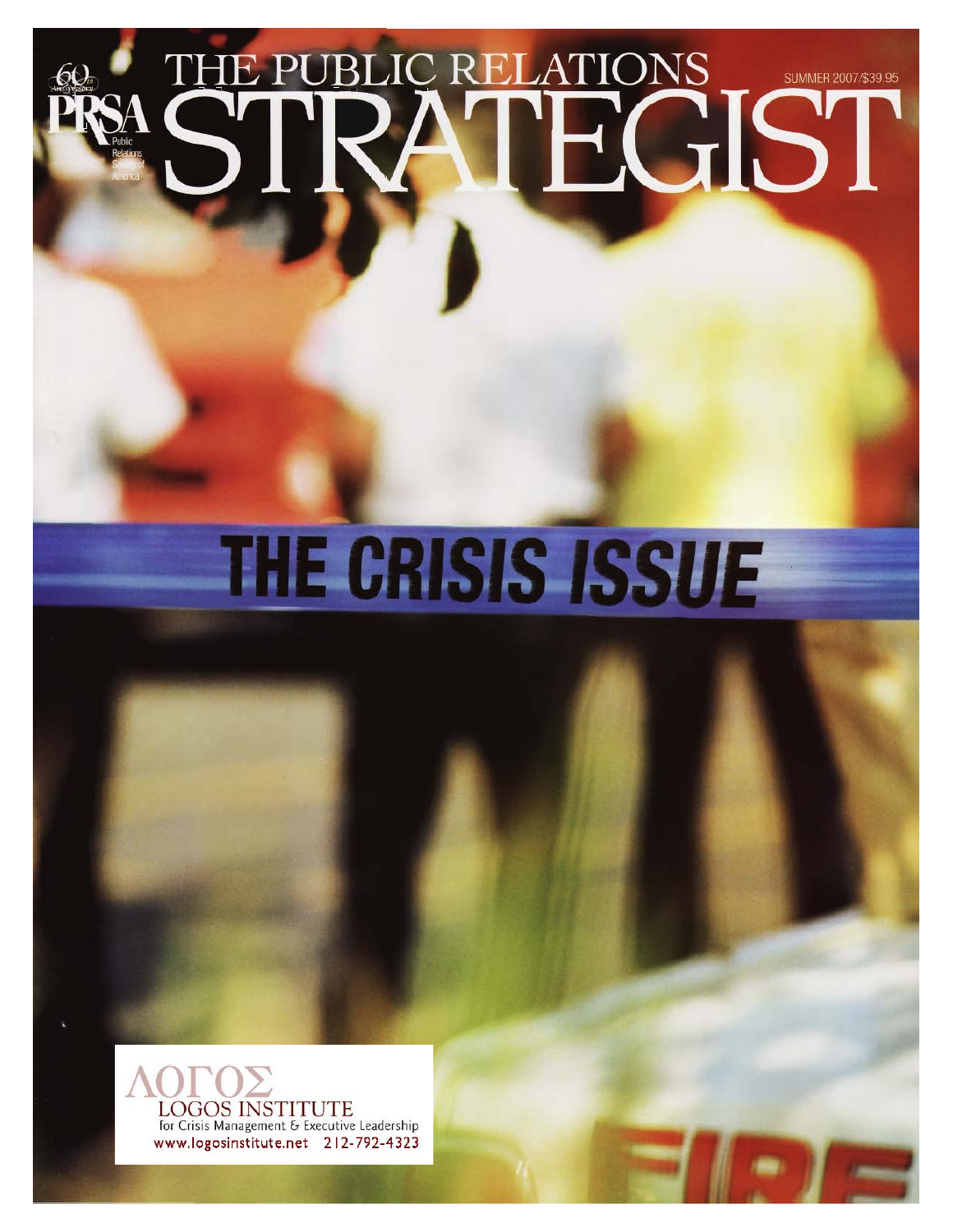





## Rumor Has It **Understanding and Managing Rumors**

#### BY JOHN DOORLEY AND HELIO FRED GARCIA

Editor's note: The following article is an edited excerpt from "Reputation Management: The Key to Successful Public Relations and Corporate Communication."

Routledge Taylor & Francis, 2007. Reprinted with permission.

challenge facing nearly every organization in a crisis is the circulation of rumors<br>that, unaddressed, can cause significant reputational harm — sometimes even<br>more harm than the crisis.<br>Rumors are particularly challenging that, unaddressed, can cause significant reputational harm — sometimes even more harm than the crisis.

Rumors are particularly challenging because it is hard to figure out where a rumor started, how it is building momentum and where it might end. Once started, rumors can spread among employees, customers, suppliers, lenders, investors and regulators. Rumors can feed other rumors, and when they hit the media, they are formalized and seen as accurate renderings of reality.

If the rumor is about malfeasance or inappropriate activity, it commands a high level of credibility. As noted in the best-selling book "A Civil Action," by Jonathan Harr, "It is the nature of disputes that a forceful accusation by an injured party often has more rhetorical power than a denial."

The sociologist Tomatsu Shibutani notes that rumors arise from uncertainty, from the absence of context and concrete information by which those affected by a crisis may understand its significance. Shibutani elaborates: "When activity is interrupted for want of adequate information, frustrated [people] must piece together some kind of defi-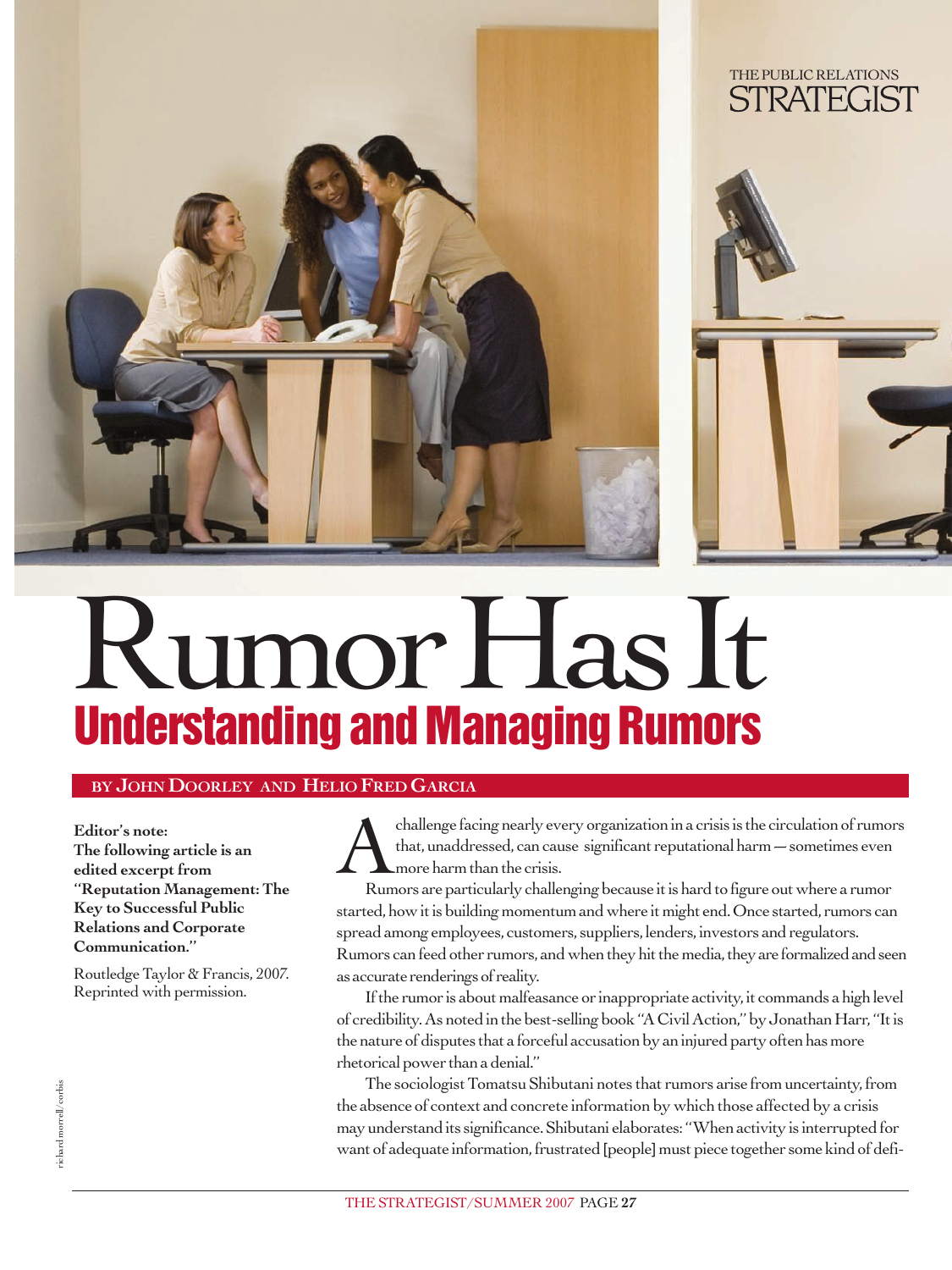nition, and rumor is the collective transaction through which they try to fill this gap. Far from being pathological, rumor is part and parcel of the efforts of [people] to come to terms with the exigencies of life."

Because crises are characteristically uncertain, rumors are a fact of life in crises. The good news is that preventive and remedial actions are possible, allowing professional communicators to minimize or even to stop the damage from rumors. Effectively preventing or controlling rumors requires an understanding of the psychological and sociological factors that drive people to listen to, pass along and believe rumors.

#### The morphing of rumors

One of the defining elements of rumors is that they are not static. As a rumor passes from person to person, it tends to change through processes that social psychologists call leveling, sharpening and assimilation.

In the 1940s, two Harvard University psychologists, Gordon W. Allport and Leo Postman, conducted experiments on how the content of rumors changes as the rumor passes from person to person. They concluded that as a rumor travels, it tends to grow shorter, more concise and more easily told: "In subsequent versions, more and more original details are leveled out, fewer words are used and fewer items are mentioned . . .. As the leveling of details proceeds, the remaining details are necessarily sharpened. Sharpening refers to the selective perception, retention and reporting of a few details from the originally larger context. Assimilation . . . has to do with the powerful attractive force exerted upon the rumor by habits, interests and sentiments existing in the reader's mind."

Allport and Postman emphasize that while leveling, sharpening and assimilation are independent mechanisms, they function simultaneously. The result is that a story becomes more coherent and interesting, and therefore, more believable with each retelling.

Participants in rumor transmission have an investment both in the content of the rumor and in the status that transmitting the rumor conveys. In particular, some people see retelling a rumor as a status-enhancing activity. The French sociologist Jean-Nöel Kapferer explains, "By taking others into his confidence and sharing a secret with them, the transmitter's personal importance is magnified. He comes across as the holder of precious knowledge, a sort of front-runner scout — creating a favorable impression in the minds of those he informs."

As a rumor changes with each telling, there is a reason for each transmitter to modify, or assimilate, the details of the rumor in ways that increase his or her status. Indeed, rumors



**Because crises are characteristically uncertain, rumors are a fact of life in crises.**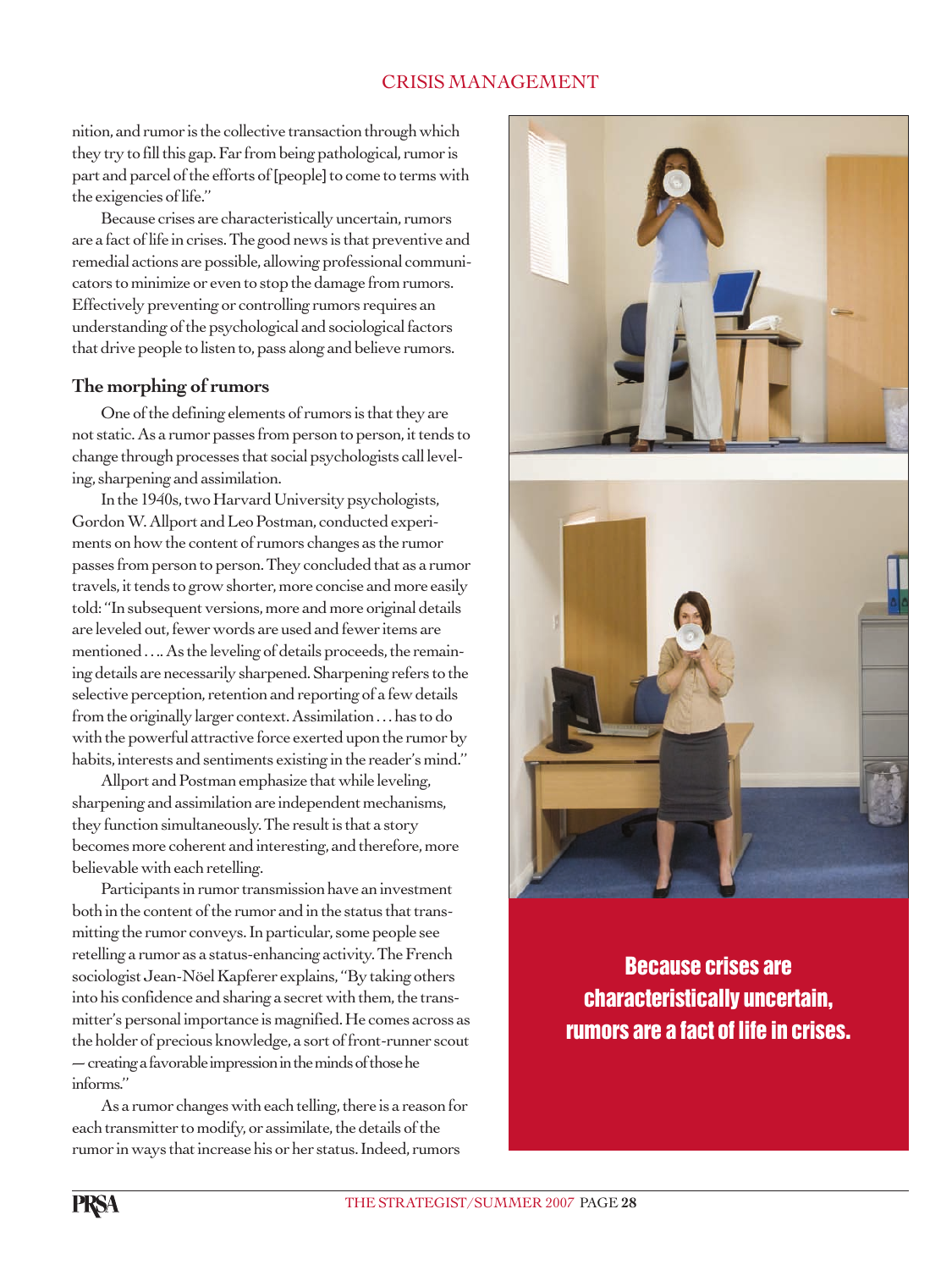cannot continue without exaggeration. This process is called snowballing, where the rumor's importance grows with each telling. According to Kapferer, "Snowballing is the only way for a rumor to last. It is a necessary condition of rumor persistence. Indeed, identical repetition kills the news value of all information. Were a rumor repeated word for word, without any modification whatsoever throughout its diffusion process, its death would be thereby accelerated."

It is regrettably common for management teams in a crisis simply to dismiss the rumor mill's significance or to insist that employees pay no attention to rumors. This is counterproductive. It is precisely when people are feeling vulnerable that they need reassurance.

Inattention to the emotional needs of external stakeholders can result in reduced demand for a company's products, a decline in stock price, negative media coverage and increased regulatory scrutiny. Inattention to the emotional needs of employees can lead to significant distraction, reduced productivity and — through leveling, sharpening, assimilating and snowballing — the transmission of ever-more damaging, distracting and counterproductive rumors. Being a closed environment, employee populations tend to be rumor incubators, especially when management withholds important information. Such internal rumor processes are sometimes seen by employees as the only credible sources of informationabout the company.

#### Preventing rumors

Rumors arise and are believed when official information is lacking or is considered unreliable. Rumors can be avoided if companies recognize the need to provide sufficient clarifying information as early as possible in the life of a disruptive event. But to prevent rumors, it is helpful to first understand exactly what a rumor is. In "The Psychology of Rumor," Allport and Postman define it as follows:

"A rumor, as we shall use the term, is a specific (or topical) proposition for belief, passed along from person to person, usually by word of mouth, without secure standards of evidence being present . . .. The implication in any rumor is always that some truth is being communicated. This implication holds even though the teller prefaces his tidbit with the warning, 'It is only a rumor, but I heard . . ..' "

The most important element of this definition is that a rumor exists in the absence of secure standards of evidence but is taken by the recipient to be true. In the presence of secure standards of evidence, a rumor will not arise. Allport and Postman elaborate:

"Rumor thrives only in the absence of 'secure standards of evidence.' This criterion marks off rumor from news, distinguishes 'old wives' tales' from science and separates gullibility from knowledge. True, we cannot always decide easily when it is that secure standards of evidence are present. For this reason we cannot always tell whether we are listening to fact or fantasy."

When employees know what will happen next, what the worst case is likely to be or that the worst is in fact over, they are less likely to believe rumors or look for hidden meanings.

In short, ambiguity provokes anxiety, and anxiety prompts rumors. Allport and Postman observe, "Unguided by objective evidence, most people will make their prediction in accordance with their subjective preference." Conversely, absence of ambiguity reduces anxiety and in turn diminishes the strength of rumors.

For crisis communicators, the challenge is to help clients and employers summon the courage to disclose the objective evidence that helps people move beyond their subjective preferences.

#### Controlling rumors mathematically

Fortunately, rumors tend to follow predictable patterns, and intervention in specific ways can help an organization overcome, or even kill, a rumor.

Breakthrough research on rumors was conducted during World War II by Allport and Postman. Much of their work was classified, but after the war it was published, first in *Public Opinion Quarterly* in 1946 and then in their 1947 book, "The Psychology of Rumor." One of their most significant contributions to the study of rumors was a mathematical formula that described the way a rumor works. The formula further suggests ways to control or eliminate a rumor.

The two factors that influence a rumor are its importance to the listener and its ambiguity. To control a rumor, one must either diminish the importance assigned to the rumor if true, or eliminate the ambiguity around the factual basis of the rumor, or both. Eliminating ambiguity is particularly important if the rumor is completely false. But even when the rumor has a mixture of truth and fiction, eliminating ambiguity about the fiction can control the rumor and ground it in

**John Doorley** is former vice president of corporate communications for Merck. He now heads the M.S. Degree Program in Public Relations and Corporate Communications at New York University, School of Continuing and Professional Studies.

**Helio Fred Garcia** is the founder and president of Logos Consulting Group. He is an adjunct professor of management in the Executive MBA program of New York University's Stern School of Business.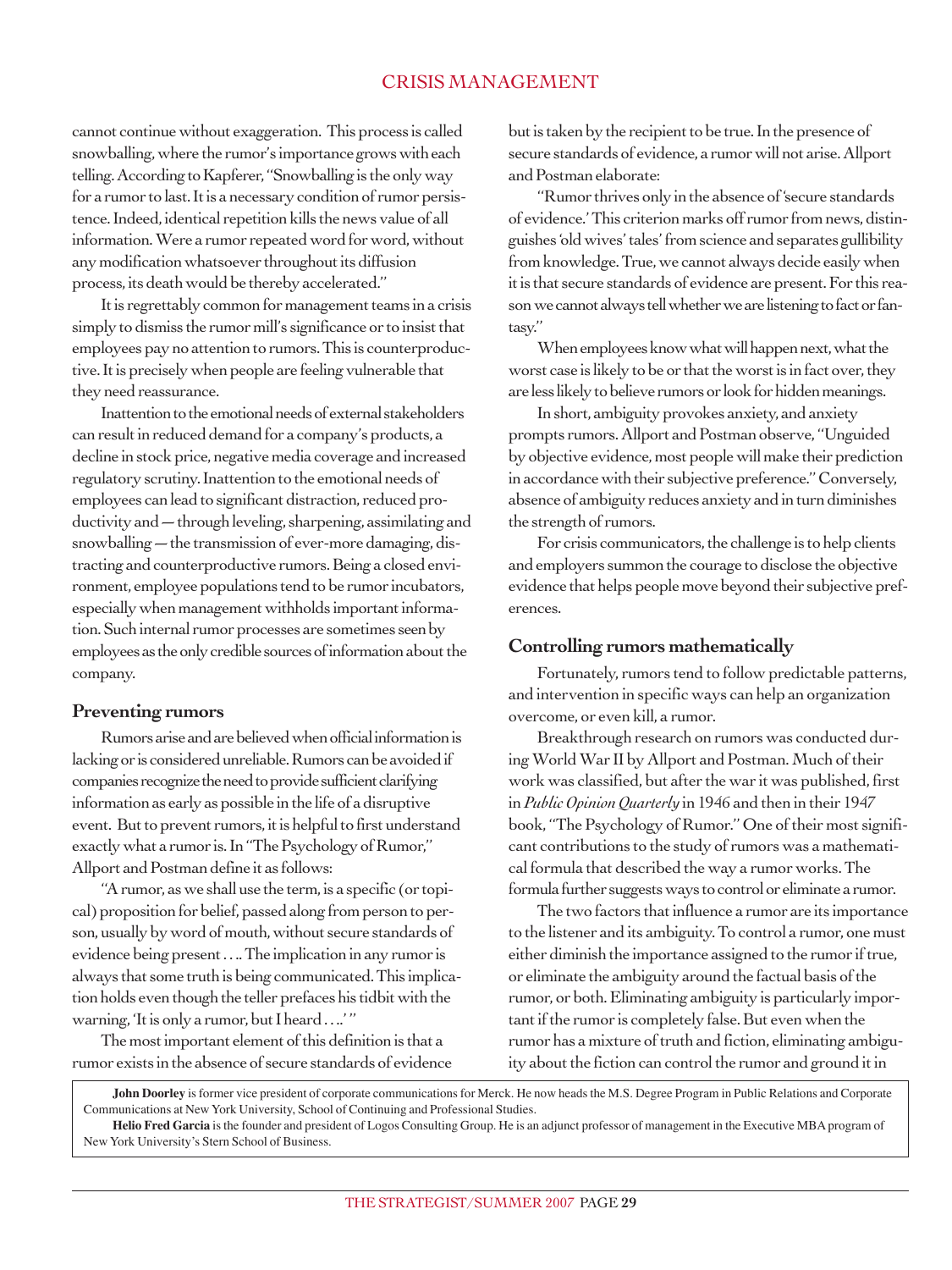reality. Once an unambiguous reality is established, it may be possible to reduce the importance of the information in the rumor, thereby decelerating its transmission.

Allport and Postman elaborate below on how the two factors of importance and ambiguity work together and note that there is a mathematical relationship.

#### The basic law of rumor

"The two essential conditions of importance and ambiguity seem to be related to rumor transmission in a roughly quantitative manner. A formula for the intensity of rumor might be written as follows:  $R \tilde{~}i x a$ 

In words, this formula means that the amount of rumor in circulation will vary with the importance of the subject to the individuals concerned  $(i)$  times the ambiguity of the evidence pertaining to the topic at issue (*a*). The relation between importance and ambiguity is not additive but multiplicative, for if either importance or ambiguity is zero, there is no rumor. Ambiguity alone does not sustain rumor. Nor does importance."

Because the relationship between importance and ambiguity is multiplicative, an incremental decline in either can result in a greater-than-incremental decline in the scope of the rumor.

Here's how the math works: Assume a scale of zero to 10, zero being nonexistent and 10 being certain. If both importance and ambiguity are high, say 10, the scope of the rumor will be quite strong:

 $R^{\sim}$ ixa  $R^{\sim}10 \times 10$   $R^{\sim}100$ 

In other words, when both importance and ambiguity are at their highest, the scope of the rumor will be at its highest. But reduce just one of the factors, and the scope of the rumor declines considerably. Assume that importance remains at 10 but that ambiguity can be reduced to 3.

The scope of the rumor has declined from 100 to 30, or by more than two-thirds. And because anything multiplied by zero equals zero, if either ambiguity or importance is reduced to zero, the rumor disappears.

In practical terms, this formula lets a professional communicator and a management team do several powerful things. Knowing that importance and ambiguity drive a rumor, a company can more efficiently identify what it needs to do and say. Second, knowing the formula gives clients and bosses confidence that they can influence the interpretation of events. The formula empowers management to focus communications in ways that can impact how the company is perceived. Best of all, the formula can disarm negative information, killing a rumor and preventing further damage.

#### Dynamics of controlling a rumor in the news cycle

When applying the  $R \tilde{\iota} x a$  formula, one critical element of success is how early one can influence importance and ambiguity. Corporate management often has little appreciation for the need to pre-empt rumors or for the seemingly arbitrary and somewhat confusing deadlines under which journalists work. The Allport and Postman model empowers crisis communicators and companies to disclose more information sooner, controlling the rumor and decreasing the likelihood of a negative story.

#### The rule of 45 minutes, six hours, three days and two weeks

At specific points in a news cycle it is possible to kill a negative story or control a partially accurate story. Miss one of these points and you will suffer reputational damage. Worse, the distance between the points, the intensity of the crisis and the potential for reputational harm grow in an almost exponential fashion as bad news spreads.

And while these points result from careful observation of how the news cycles and the rumor formula interact, the same orders of magnitude apply beyond the media, when progressively larger groups of people, over time, become invested in a rumor.

The first 45 minutes: You have maximum influence on the outcome of a story in the first moments after the rumor arises. During this time, only a small number of people, and possibly only one reporter, know about a rumor or are working on a story. If you follow the *R ~ i x a*formula to persuade a reporter not to pursue a story in those first 45 minutes, chances are high that the story will disappear. On the other hand, if you are unable to respond within that 45-minute time frame, a number of negative things happen. First, the original reporter is likely to be on the phone trying to confirm the rumor, retelling it to sources who can pass it along to other reporters. Second, given the proliferation of all-news media, chances are good that the story will break quickly. Third, in the retelling of the rumor from the first reporter to other sources, the substance of the rumor will change. As the rumor becomes known in slightly different forms by many different people, it will become harder to find a definitive demonstration to put the rumor to rest.

Controlling the rumor now becomes less a function of persuasion — a private intervention with a single reporter than of a public statement to influence your constituencies.

Six hours: Once a story crosses a wire service, is broadcast on television or radio, or appears on the Internet, it may still be possible to eventually control the rumor, but now it will bemuch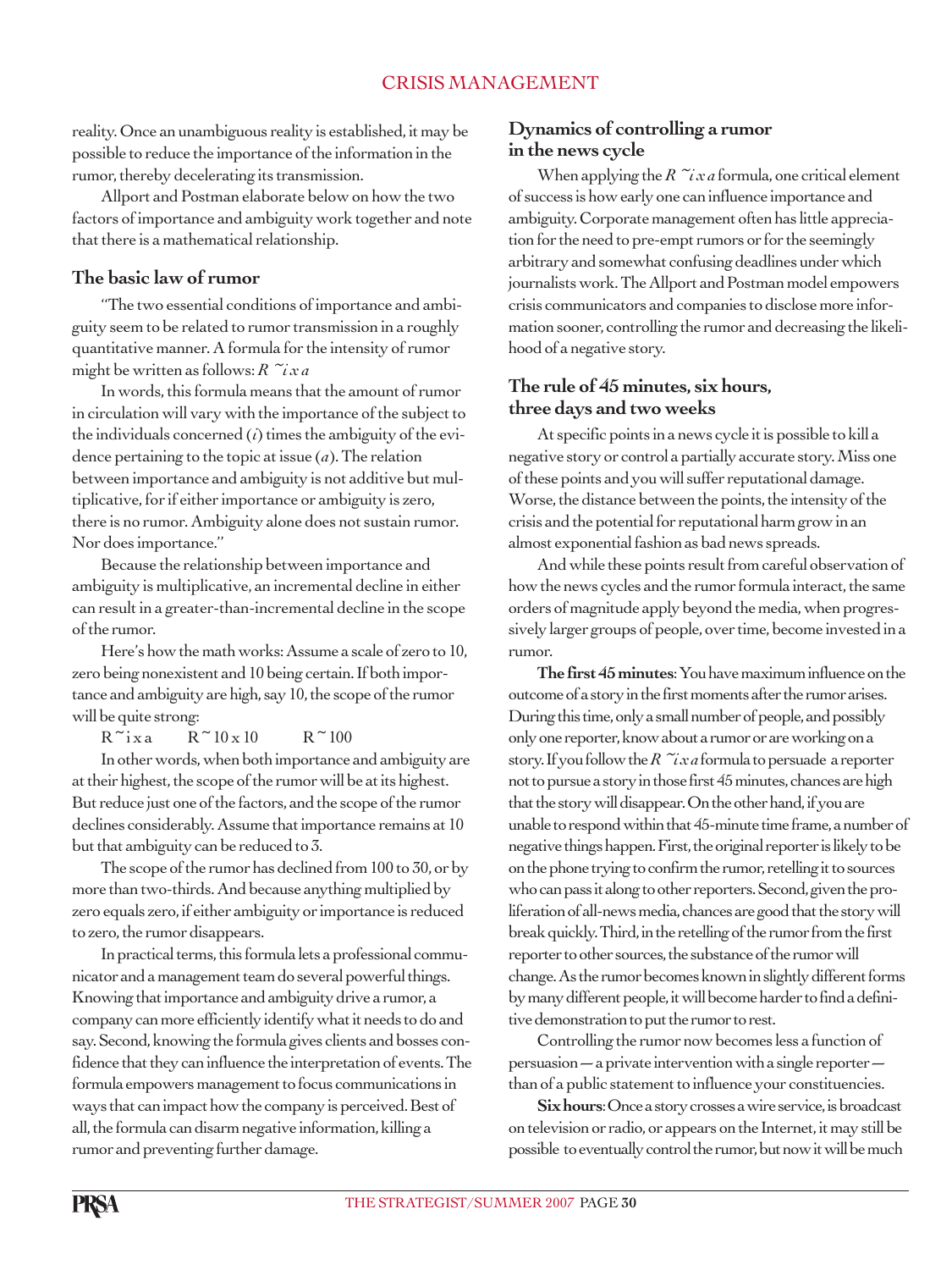

**Corporate management often has little appreciation for the need to pre-empt rumors, or for the seemingly arbitrary and somewhat confusing deadlines under which journalists work.**

more difficult. As a general rule, once a story is broadcastyou can expect to have at least six hours of negative coverage.

During these six hours, more reporters come to the story and more people become aware of the rumor. Your customers, employees, suppliers, competitors, regulators and local community hear about it and begin to react.

If, during this part of the cycle, you consider the *R ~ i x a* formula as you plan your public statements, chances are high that the rumor can be controlled and the story will fade, though reputational damage may have been done.

If you are unable to control the story during this phase of the cycle, expect several days of negative news — all the while, the processes of leveling, sharpening, assimilating and snowballing are morphing the rumor into something far less manageable.

Three days: Once a story hits the daily newspapers, you can expect it to be alive for several days. The day the story appears, there is likely to be television and radio commentary about the story, as well as gossip among your customers, employees and competitors, with all the attendant distortion.

During this period it is still possible to use the  $R \tilde{u} x a$ formula to your advantage. You will have suffered several days of reputational damage and will have seen a wide range of people exposed to the negative rumor. If you cannot control the story during these three days, expect at least two weeks of negative coverage.

Two weeks: After the daily newspapers have had their run, there is still a further news cycle that includes weekly and bimonthly magazines, industry trade publications, and the Sunday-morning talk shows. During this period you can still use the  $R \tilde{u} x a$  formula to kill the rumor. You will have suffered several weeks of negative coverage and reputational harm. If you are unable to control the story in this time frame, expect continuous coverage . A company is unlikely to recover quickly from this kind of scrutiny.

All of this suggests that it is a fundamental mistake for corporations to make decisions about crisis communications on their own timelines. They need to recognize that however arbitrary and at times irrational media deadlines may seem, companies can control their destinies better if they can kill rumors as early as possible in a news cycle.

Failure to recognize the power of both the  $R \tilde{i} x a$  formula and the rule of 45 minutes, six hours, three days and two weeks puts the company at the mercy of the rumor mill, gossipmongers and the irrational-seeming dynamics of the news media. Successfully employing them can help prevent reputational damage and keep the company focused on its own agenda. ■